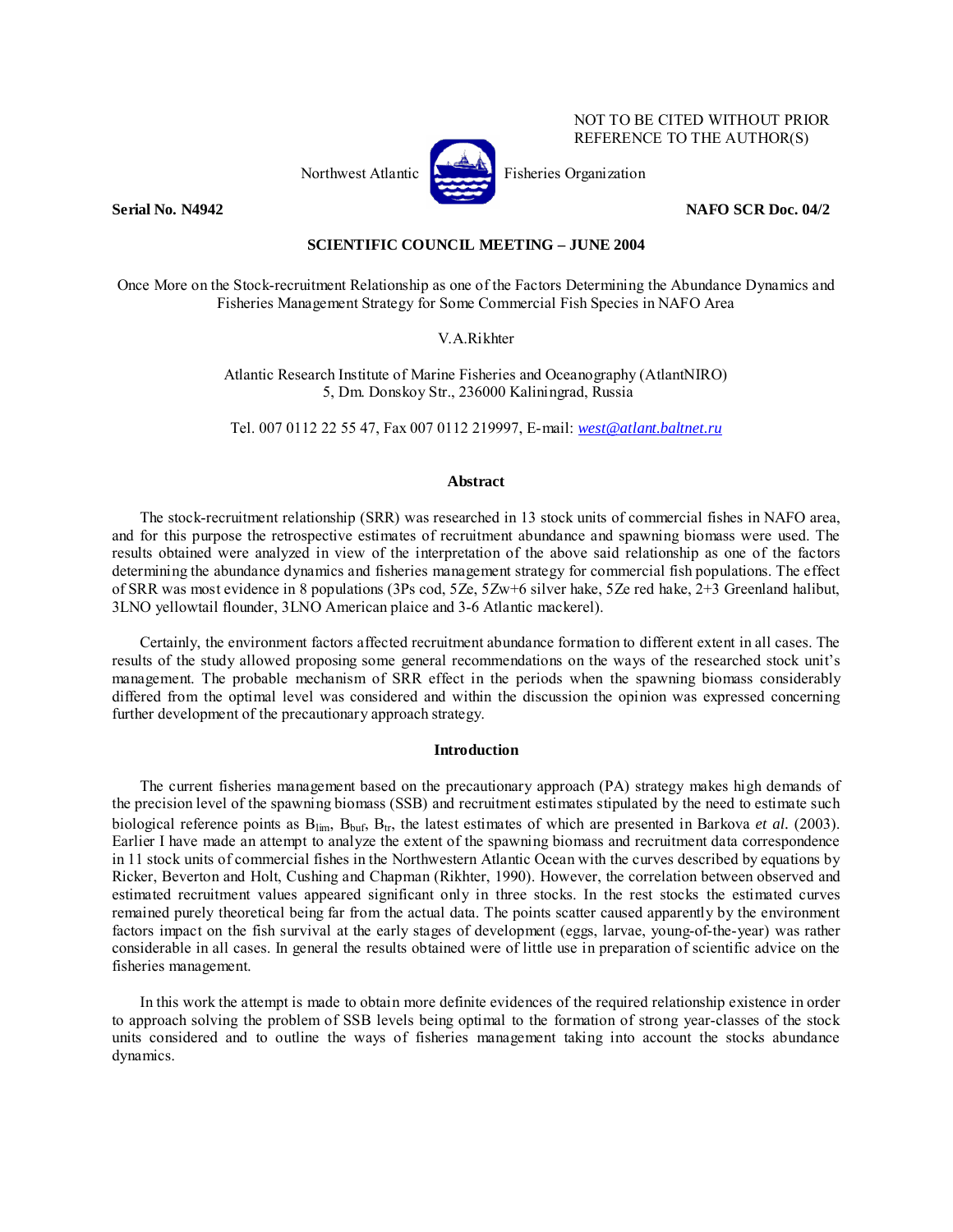### **Materials and Methods**

The subject of study became 13 stock units from NAFO Subdivisions 2-6. The recruitment data (abundance of the first age group, represented in the analytic estimates), spawning biomass (SSB) and total biomass (TB) were obtained from the following sources:

| Species             | NAFO Subareas, Divisions and | Information source          |  |
|---------------------|------------------------------|-----------------------------|--|
|                     | <b>Subdivisions</b>          |                             |  |
| Cod                 | $2J+3KL$                     | Baird and Bishop, 1986      |  |
| Cod                 | 3NO                          | Healey et al., 2003         |  |
| Cod                 | 3Ps                          | Bishop and Baird, 1985      |  |
| Silver hake         | 4VWX                         | Showell, 1997               |  |
| Silver hake         | 5Ze                          | Almeida and Anderson, 1979a |  |
| Silver hake         | $5Zw+6$                      | Almeida and Anderson, 1979b |  |
| Red hake            | 5Ze                          | Almeida et al., 1979a       |  |
| Red hake            | $5Zw+6$                      | Almeida et al., 1979b       |  |
| Greenland halibut   | $2 + 3$                      | Darby et al., 2003          |  |
| Yellowtail flounder | 3LNO                         | Brodie, 1985a               |  |
| American plaice     | 3LNO                         | Brodie, 1985b               |  |
| Beaked redfish      | 3M                           | Avila de Melo et al., 2003  |  |
| Atlantic mackerel   | $3-6$                        | Isakov et al., 1976         |  |

This time another simplified approach has been selected to analyze the stock-recruitment relationship (SRR) not requiring the above equations application. SSB value by years was compared to the respective year-classes abundance. Then the years were chosen when strong year-classes appeared. Deviation from the long-term average level exceeding 20% was used as a criterion, and further the mean abundance of these year-classes and respective spawning biomass ( $SSB<sub>opt</sub>$ ) were estimated. In the same way the mean values of high biomass ( $SSB<sub>high</sub>$ ) were obtained. The above said data were used to estimate relationships between  $SSB_{opt}$ ,  $SSB_{high}$  and TB. In most cases the size of the spawning stock was estimated as the sum of age groups biomasses starting from the specified age:

| Species             | Subareas, Divisions and Subdivisions | Age                           |  |
|---------------------|--------------------------------------|-------------------------------|--|
|                     | <b>NAFO</b>                          |                               |  |
| Cod                 | $2J+3KL$                             | $7+$                          |  |
| Cod                 | $3NO$ , $3Ps$                        | $6+$                          |  |
| Silver hake         | 4VWX, 5Ze, 5Zw+6                     | $2+$                          |  |
| Red hake            | 5Ze, $5Zw+6$                         | $2+$                          |  |
| Greenland halibut   | $2 + 3$                              | $10+$                         |  |
| Yellowtail flounder | 3LNO                                 | $7+$                          |  |
| American plaice     | 3LNO                                 | $8+$                          |  |
| Beaked redfish      | 3M                                   | Estimated from maturity ogive |  |
| Atlantic mackerel   | $3-6$                                | Estimated from maturity ogive |  |

It should be noted that recruitment and biomass estimates obtained from the above sources have been interpreted as the relative indices reflecting the dynamics of the stocks considered sufficiently closely. This was made taking into account the fact that operating with absolute values the reliability of which is often doubtful (some estimated were made 15-20 years ago and should be revised applying the advanced tuning methods, while others have been corrected, sometimes very seriously, actually every year), is hardly reasonable and may result in erroneous conclusions.

### **Results of Researches**

The pattern of curves of biomass-recruits relationship shown in Fig.1-13 is very hard to interpret. Almost each case can be explained individually. Nevertheless, some general conclusions seem possible. Thus, one common feature is observed in 3Ps cod, 5Ze and 5Zw+6 silver hake, 5Ze red hake, 2+3 Greenland halibut, 3LNO yellowtail flounder, 3LNO American plaice and 3-6 Atlantic mackerel (Fig. 3, 5, 6, 7, 9, 10, 11, 13), i.e. during the period considered strong year-classes appeared, as a rule, in the years when SSB was notably below the maximum level. A horizontal line in the figures indicates the average value of  $SSB_{opt}$ . At the same time in 2J3KL cod (Fig.1) the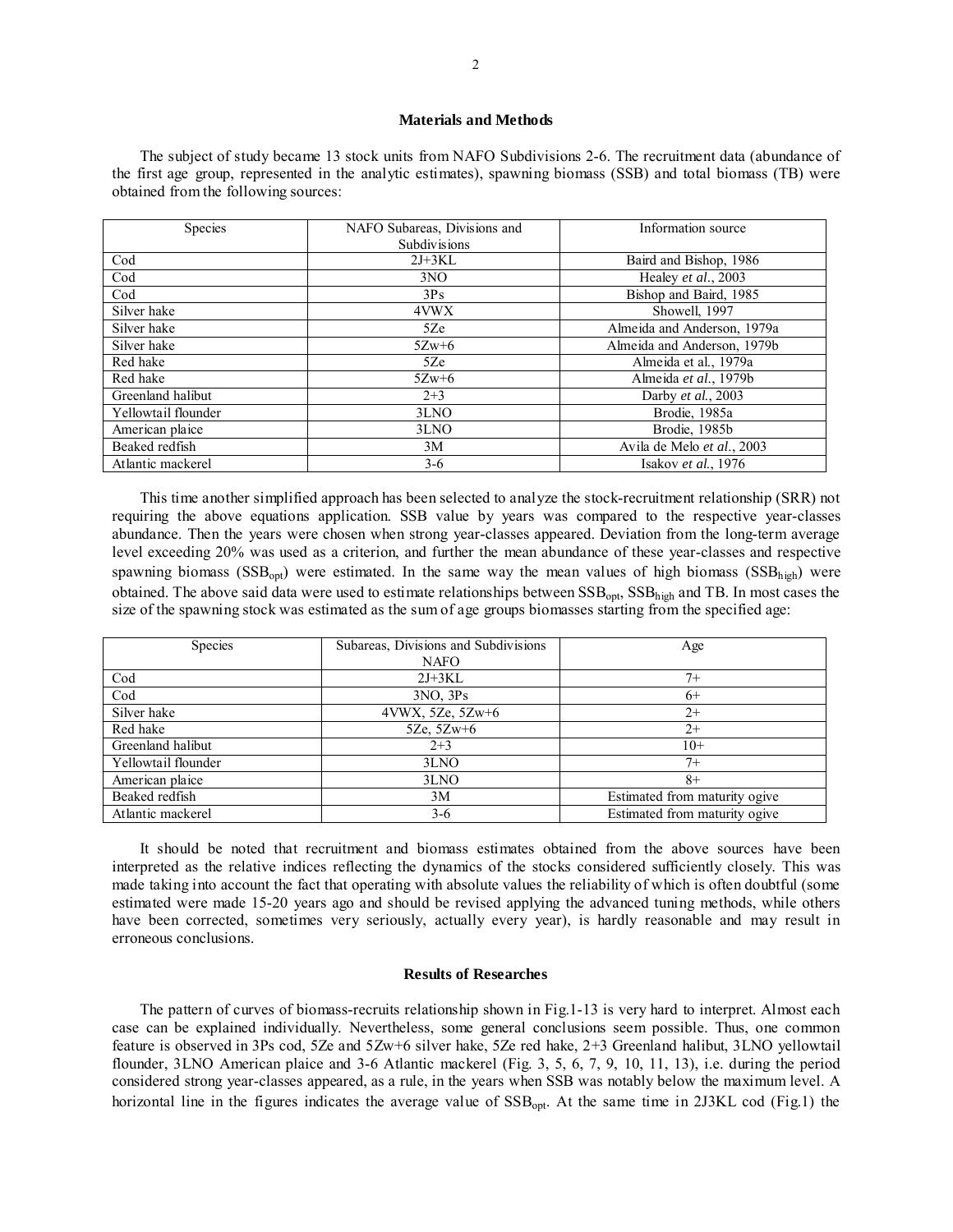apparent positive relationship is traced between recruits abundance and the spawning biomass. It is hardly possible to reveal any optimal level of SSB in 4VWX silver hake, 5Zw+6 red hake, 3NO cod and 3M beaked redfish (Fig. 2, 4, 8, 12). However, some doubts may exist in the case of beaked redfish because the observation series does not cover the initial period of this species fishery (the late-1950s to early-1960s), when its biomass seems to be at the highest level.

Judging from the figures, the periods of different duration, when the effect of the direct relationship between recruitment and spawning biomass was evident, appeared almost in all stock units.

Now we proceed from the qualitative to quantitative estimates, initially determining the years of the strongest year-classes and high SSB (Table 1) for the stock units considered.

As can be seen from the data presented, in most cases the correspondence between the years selected was only partial (to the more or less extent), and was not observed at all for yellowtail flounder and American plaice. Then the data on SSB and TB in the years, listed in Table 1, were used to estimate the mean values (Table 2). The data from this Table need not be commented, since they are intermediate and are intended to determine the relationships presented in Table 3.

The data obtained confirm the preliminary observation concerning 8 stock units, where SSB<sub>opt</sub> was considerably lower than  $SSB<sub>high</sub>$  (by 36.7% on average, and more than by 50% in flatfishes). At the same time  $SSB<sub>opt</sub>$  and  $SSB<sub>high</sub>$ were actually similar in Div. 2J+3KL cod and Div. 3NO cod. As regards the correlation between SSB and TB, the proportion of spawning biomasses of the stock units considered, as expected, varied depending on the age of maturity (life span), and  $SSB_{\text{opt}}$  proportion for these stocks appeared lower than that of  $SSB_{\text{high}}$ . This allow to conclude that the highest spawning biomass proportion of the total biomass for the whole observation period is not always the reference point taken as the guideline in developing measures for the stock recovery.

#### **Discussion**

The results of researches presented in the form of figures allows to assume the strong impact of environment factors on the year-classes abundance formation in the most species considered in couple with the effect of stockrecruitment relationship became apparent to different extent in different populations. Sometimes fishery might distinctly affect the stock dynamics. Frequently all these factors act simultaneously.

Let us begin discussion with Div. 2J+3KL cod. The pattern of the curves in Fig. 1 suggests that almost direct relationship between recruits abundance and SSB, and the results of the previous researches confirm this (Rikhter, 1990). This means that SSB reduction as a result of high fishing mortality, on the contrary, the increase after a sharp reduction of exploitation rate (Baird and Bishop, 1986) has to affect respectively the recruitment dynamics. However, in some years extremely unfavorable conditions to young fish survival may occur, and in such case poor year-classes will appear even at relatively high SSB level and relatively low fishery pressure. It is likely that in particular this was the reason of the cod stock collapse in the early-1990s (Bishop *et al*., 1994). The above considerations evidence that super-favorable environment conditions for juvenile fish survival and hence formation of at least one strong year-class are the necessary conditions of the stock recovery. Otherwise, the process of recovery will extend to a long period even if the fishery is ceased and this is actually observed in practice. Exactly this conclusion was made by Canadian scientists (Lilly *et al*., 2003). And it seems that the reasons are very specific, other than any abstract period of low productivity, i.e. extremely low current SSB and the absence (until now) of necessary environment conditions for strong year-class formation in Div. 2J+3KL. The above considerations are probable true for cod in Div. 3NO also.

As regards management of these stocks fishing, in the years of depression the only recommendation could be the ban of specialized fishery followed by expectation for strong year-classes appearance. During periods of high abundance the maintenance of these stocks spawning biomass at the maximum high level evidently being the target from the precautionary approach (PA) point of view. Such reference points as  $B_{\text{buf}}$  and  $B_{\text{lim}}$  are hardly applicable to the populations with above said stock-recruitment relationship.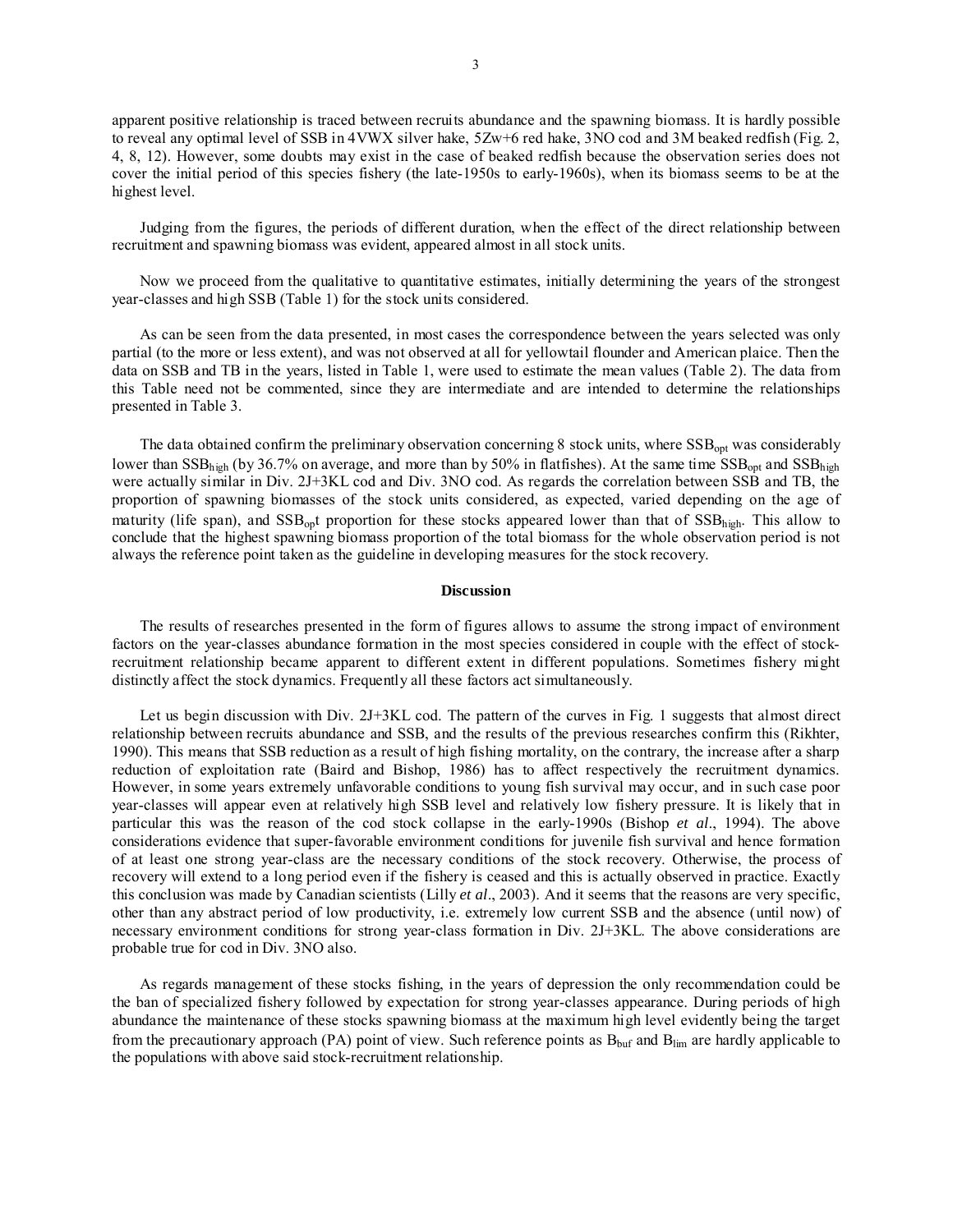Silver hake in Div. 4VWX is the illustrative example of the case when the abundance within the observed SSB range was determined mainly by the environment factors without any evidences of SRR impact (Rikhter *et al*., 2001). The results of this study, not contradicting this conclusion, nevertheless allow assuming that  $SSB<sub>opt</sub>$  in this case is slightly lower than SSB<sub>high</sub>. However, it seems impossible to estimate reliably any limiting reference points here. This stock management should above all take into account the environment factors, affecting year-classes abundance, and should regulate the exploitation rate in compliance with the trends in respective population abundance dynamics.

In 8 stock units (3Ps cod, 5Ze and 5Zw+6 silver hake, 5Ze red hake, 2+3 Greenland halibut, 3NO yellowtail flounder, 3LNO American plaice and 3-6 Atlantic mackerel) with considerably lower SSB<sub>opt</sub> level as compared to SSBhigh, the effect of stock-recruitment relationship undoubtedly existed and was the most distinct in two flatfish species. However, even in this case the role of environment factors in year-class abundance formation should not be underestimated. For the stocks group considered SSB<sub>opt</sub> level may be assumed as the target biomass and it seems possible to estimate approximately the limits of  $B_{\text{lim}}$  and  $B_{\text{buf}}$ .

In addition, the results obtained allow to assume that considerable exceeding of the spawning biomass optimal level will reduce the ability of the above said 8 populations to produce strong year-classes increasing the risk of socalled low productivity period. From the fishery management point of view, such type of abundance dynamics implies application of right-side limiting reference points for respective stock units, i.e. SSB increase above estimated optimal level is undesirable. The idea of the necessity of B<sub>lim</sub> upper limit estimation in the cases when the pronounced SRR of Ricker's type is available, has been expresses in 1998 (Rikhter, 1998). Later on the same thought appeared in the paper considering the application of precautionary approach in pelagic fishery management in the Central-Eastern Atlantic Ocean (Barkova *et al*., 2003).

Evidently that in the terms of stocks collapse this supplement to PA strategy is of theoretic importance only. However, as the history of researches and fishery shows anything may happen on the long-term basis: depressions are replaced with abundance growth; stocks recover and sometimes even approach the level when some reduction of the spawning biomass is required.

Undoubtedly, for scientifically grounded fishery management the periods when SSB considerably deviates from the optimal level to any side and, as is assumed, there is the direct relationship between recruitment and the spawning biomass exists, and are of great interest. Now we consider briefly probable mechanism of the above said relationship effect. As a rule, following the depression period the process of the stock recovery begins, and the first in this cycle relatively strong year-class appearance is likely to become the start of this process. After several years SSB increases and SRR begins to act towards further stock growth until it reaches the optimal level. Certainly, to provide further recovery of the stock the environment conditions should not be too bad for young fish surviving at the first year of their life. In its turn, the stock depression seems to begin with the first poor year class appearance. The spawning biomass decreases below the optimal level and then the mechanism of the stock-recruitment relationship is switched on. During this period the environment conditions do not promote a strong year-class formation. It is evident that we could not speak about any SRR manifestation in pure form.

 Within the discussion on PA advantages and disadvantages (Shelton *et al*., 2003) a certain restriction should be noted of the latter interpretation as a tool intended to regulate fishery on the basis of biologic and fishery reference points estimated sometimes formally without any profound scientific background. The attempts to determine at any price the limits of reference points for each stock unit, divert scientists from the deep study of populations abundance dynamics determined by both general and specific for each of them factors (abiotic and biotic). The relationship between recruitment and the spawning stock size is only one of them and not always the key one.

It is quite evident that the necessity to include ecosystem elements into the fishery management is the challenge of the times. It is hardly necessary to search for any alternative to the precautionary approach. However, the efforts should be made to turn the latter into the universal fishery management tool, based on the knowledge of the true trend of fish population abundance dynamics. Such strategy may be, for example, defined as the ecosystem-based precautionary approach (EBPA).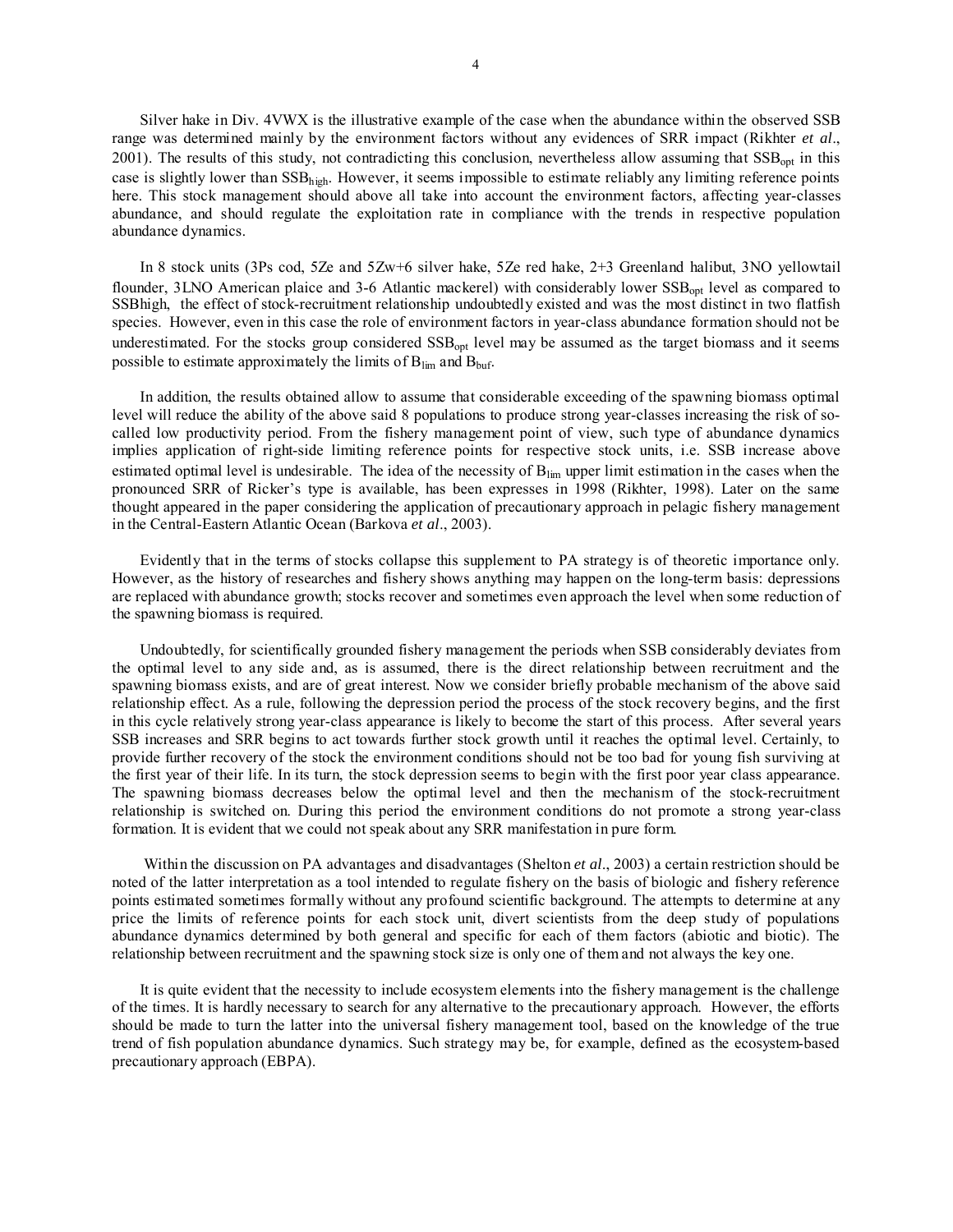#### **References**

- Almeida F.P. and E.D Anderson. MS 1979a. Status of the Georges Bank silver hake stock 1978. ICNAF Res. Doc., No. 84, Serial No. 5446, 11 p.
- Almeida F.P. and E.D. Anderson. MS 1979b. Status of the southern New England Middle Atlantic silver hake stock – 1978. ICNAF Res. Doc., No. 85, Serial No., 11 p.
- Almeida F.P., E.D. Anderson and H.A. Herring. MS 1979a. Status of the Georges Bank red hake stock 1978. ICNAF Res. Doc., No. 86, Serial No. 5448, 12 p.
- Almeida F.P., E.D. Anderson and H.A. Herring. MS 1979b. Status of the southern New England Middle Atlantic red hake stock – 1978. ICNAF Res. Doc., No. 87, Serial No. 5449, 12 p.
- Avila de Melo A., R. Alpoim and F. Saborido-Rey. MS 2003. An assessment of beaked redfish (S mentella and S. fasciatus) in NAFO division 3M. NAFO SCR Doc., No. 45, Serial No. N4863, 72 p.
- Baird J.W. and C.A. Bishop. MS 1986. Assessment of the cod stock in NAFO divisions 2J+3KL. NAFO SCR Doc., No. 47, Serial No. N1163, 50 p.
- Barkova N.A., M.V. Domanevskaya, V.A. Rikhter and Z.A. Chesheva. 2003. On possibility of precautionary approach application in pelagic fish species fishery management in the Central- Eastern Atlantic in conditions of poor information. Problems of fisheries, Vol. 4, No. 3(15), p. 515-528.
- Bishop C.A. and J.W. Baird. MS 1985. An assessment of the cod stock in subdivision 3Ps. NAFO SCR Doc., No. 38, Serial No. N988, 25 p.
- Bishop C.A., J. Anderson, E. Dalley, M.B. Davis, E. F. Murphy, G.A. Rose, D.E. Stansbury, C. Taggart and G. Winters. MS 1994. An assessment of the cod stock in NAFO divisions 2J+3KL. NAFO SCR Doc., No. 40, Serial No. N2410, 50 p.
- Brodie W.B. MS 1985. An assessment of the yellowtail flounder stock in NAFO div. 3L, 3N and 3O. NAFO SCR Doc., No. 50, Serial No. N999, 20 p.
- Brodie W.B. MS 1985. An assessment update of the American plaice stock in NAFO divisions 3LNO. NAFO SCR Doc., No. 51, serial No. N1000, 28 p.
- Darby C., W.R. Bowering and J-C. Mahe. MS 2003. An assessmrnt of stock status of the Greenland halibut resource in NAFO subarea 2 and divisions 3KLMNO based on Extended Survivors Analysis with short and mediumterm projections of future stock development. NAFO SCR Doc., No. 64, Serial No. N4883, 40 p.
- Healey B.P., E.F. Murphy, D.E. Stansbury and J. Brattey. MS 2003. An assessment of the cod stock in NAFO divisions 3NO. SCR Doc., No. 59, Serial No. N4878, 29 p.
- Isakov V.I., L. Ivanov, P. Kolarov, W. Mahnke, A. Paciorkowski, V.A. Rikhter, S. Ucinski and B. Vaske. MS 1976. Re-assessment of the mackerel stock in the ICNAF Area. ICNAF Res. Doc., No. 169, Serial No. 4065, 10 p.
- Lilly G.R., P.A. Shelton, J. Brattey, N.G. Cadigan, B.P. Healey, E.F. Murphy, D.E. Stansbury and N. Chen. MS 2003. A summary of the Fe bruary 2003 assessment of the divisions 2J+3KL stock of atlantic cod (Gadus morhua). NAFO SCR Doc., No. N4881, 20 p.
- Rikhter V.A. MS 1998. Problems of fishery management: Precautionary approach and some others. NAFO SCR Doc., No. 2, Serial No. N2975, 2 p.
- Rikhter V.A. MS 1990. The stock-recruitment dependence nature in some fish species from the Northwest Atlantic. NAFO SCR Doc., NO. 15, Serial No. N1730, 34 p.
- Shelton P.A., P.M. Mace, W.B. Brode and J-C. Mahe. MS 2003. A proposal for more flexible framework for implementing the precautionary approach on NAFO stocks. NAFO SCR Doc., No. 58, Serial No. N4876, 25 p.
- Showell M.A. MS 1997. Assessment of the 4VWX silver hake population in 1996. NAFO SCR Doc., No. 69, Serial No. N2903, 27 p.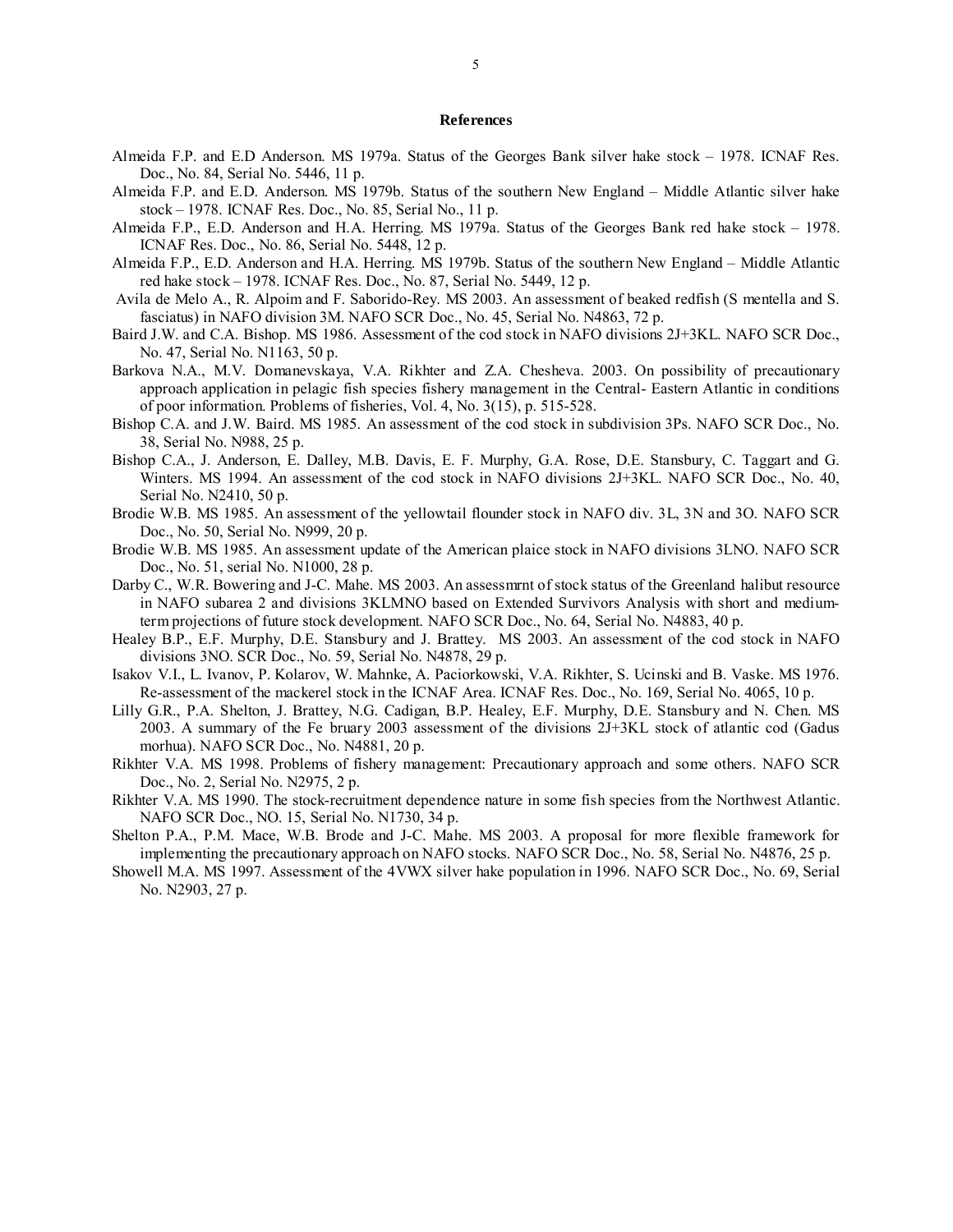| Stock units              | Strong year classes    | High biomass                       |
|--------------------------|------------------------|------------------------------------|
| $2J+3KL$ cod             | 1962-67                | 1962-68                            |
| 3NO cod                  | 1959, 1961, 1962-66    | 1959, 1961, 1963-68, 1971-72, 1986 |
| 3Ps cod                  | 1962-64, 1978, 1980-81 | 1959-64, 1970                      |
| 4VWX silver hake         | 1981, 1983, 1985, 1995 | 1983-85                            |
| 5Ze silver hake          | 1959-63                | 1961-65                            |
| $5Zw+6$ silver hake      | 1961-64                | 1963-67                            |
| 5Ze red hake             | 1968-69, 1974          | 1971-72                            |
| $5Zw+6$ red hake         | 1968-69, 1970          | 1969, 1971-72                      |
| $2+3$ Greenland halibut  | 1983-86, 1993-95       | 1987-94                            |
| 3LNO yellowtail flounder | 1968-69, 1977-78, 1980 | 1970-72, 1984                      |
| 3LNO American plaice     | 1974-76, 1970-71       | 1964-68, 1983-84                   |
| 3M beaked redfish        | 1989-90, 1998          | 1989-92                            |
| 3-6 Atlantic mackerel    | 1968-69, 1973          | 1969-72                            |

TABLE 1. Years of strong year-classes and high spawning biomass in 13 unit stocks of commercial fishes in NAFO area.

TABLE 2. Mean spawning biomass and total biomass (thous.t) in 13 stock units of commercial fishes in NAFO area.

|                          | Mean SSB |         | Mean TB          |                  |
|--------------------------|----------|---------|------------------|------------------|
| Stock units              |          |         | TB corresponding | TB corresponding |
|                          | SSB opt  | SSBhigh | <b>SSBopt</b>    | SSBhigh          |
| $2J+3KL$ cod             | 865      | 841     | 1912             | 1846             |
| 3NO cod                  | 115      | 114     | 242              | 245              |
| 3Ps cod                  | 77       | 107     | 145              | 186              |
| 4VWX silver hake         | 163      | 203     | 205              | 251              |
| 5Ze silver hake          | 325      | 476     | 484              | 639              |
| $5Zw+6$ silver hake      | 201      | 294     | 304              | 372              |
| 5Ze red hake             | 52       | 78      | 73               | 85               |
| 5Zw+6 red hake           | 101      | 116     | 124              | 134              |
| $2+3$ Greenland halibut  | 31       | 73      | 128              | 170              |
| 3LNO yellowtail flounder | 10       | 20      | 69               | 88               |
| 3LNO American plaice     | 156      | 331     | 242              | 391              |
| 3M beaked redfish        | 69       | 73      | 223              | 227              |
| 3-6 Atlantic mackerel    | 982      | 1375    | 2020             | 2123             |

TABLE 3. Spawning and total biomass ratio in 13 stock units of commercial fishes in NAFO area.

| Stock unit               | SSBopt/SSBhigh |               | SSB/TB  |  |
|--------------------------|----------------|---------------|---------|--|
|                          |                | <b>SSBopt</b> | SSBhigh |  |
| $2J+3KL$ cod             | 1.028          | 0.453         | 0.454   |  |
| 3NO cod                  | 1.008          | 0.475         | 0.465   |  |
| 3Ps cod                  | 0.720          | 0/531         | 0.575   |  |
| 4VWX silver hake         | 0.803          | 0.795         | 0.809   |  |
| 5Ze silver hake          | 0.683          | 0.671         | 0.745   |  |
| $5Zw+6$ silver hake      | 0.684          | 0.661         | 0.790   |  |
| 5Ze red hake             | 0.667          | 0.712         | 0.918   |  |
| $5Zw+6$ red hake         | 0.871          | 0.814         | 0.866   |  |
| $2+3$ Greenland halibut  | 0.653          | 0.242         | 0.262   |  |
| 3LNO yellowtail flounder | 0.475          | 0.139         | 0.231   |  |
| 3LNO American plaice     | 0.471          | 0.645         | 0.846   |  |
| 3M beaked redfish        | 0.942          | 0.309         | 0.461   |  |
| 3-6 Atlantic mackerel    | 0.714          | 0.486         | 0.648   |  |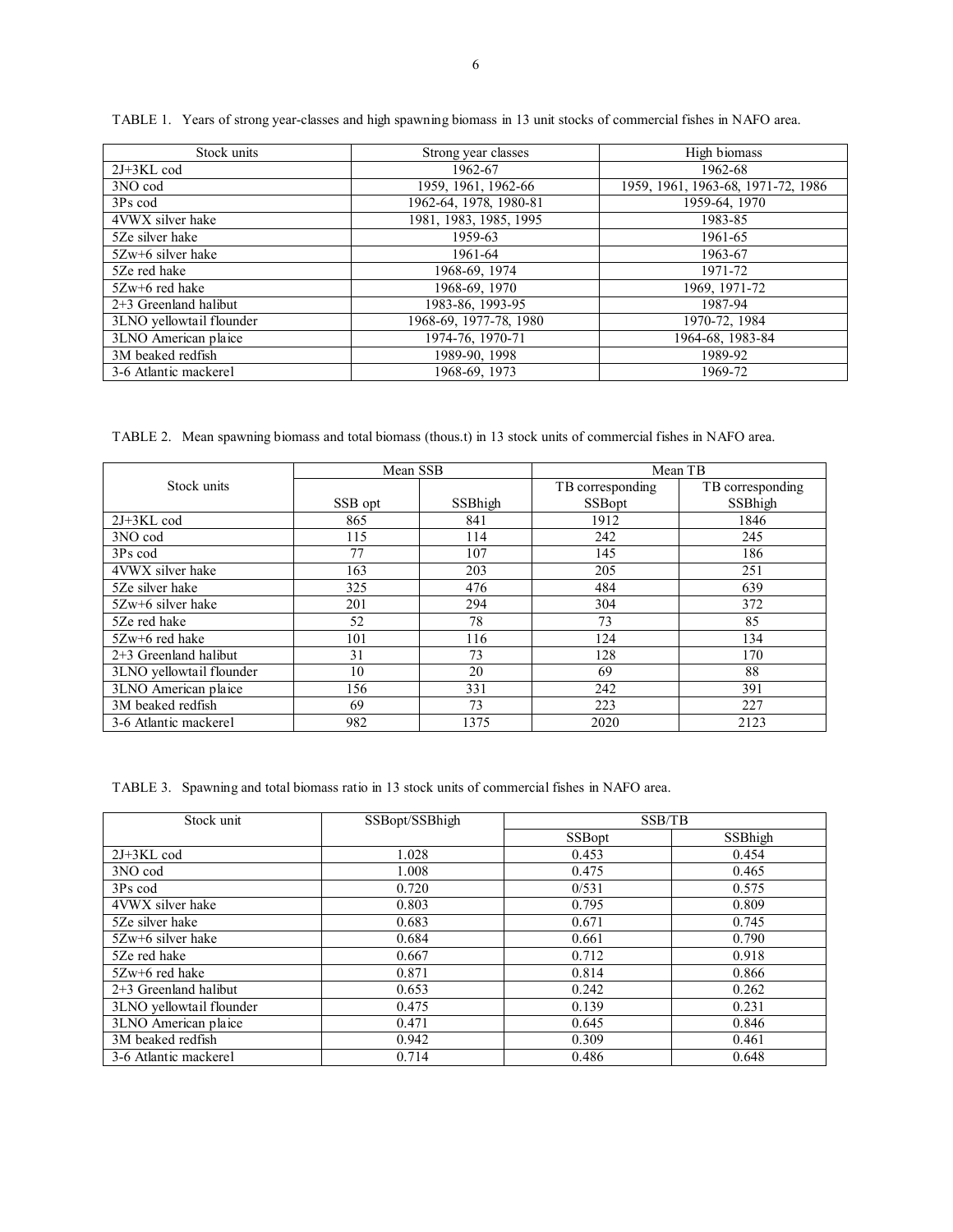

Fig. 1. Dynamics of recruitment and biomass of the spawning stock 2J+3KL cod in 1962-1981.



Fig. 2. Dynamics of recruitment and biomass of the spawning stock 3NO cod in 1959-1986.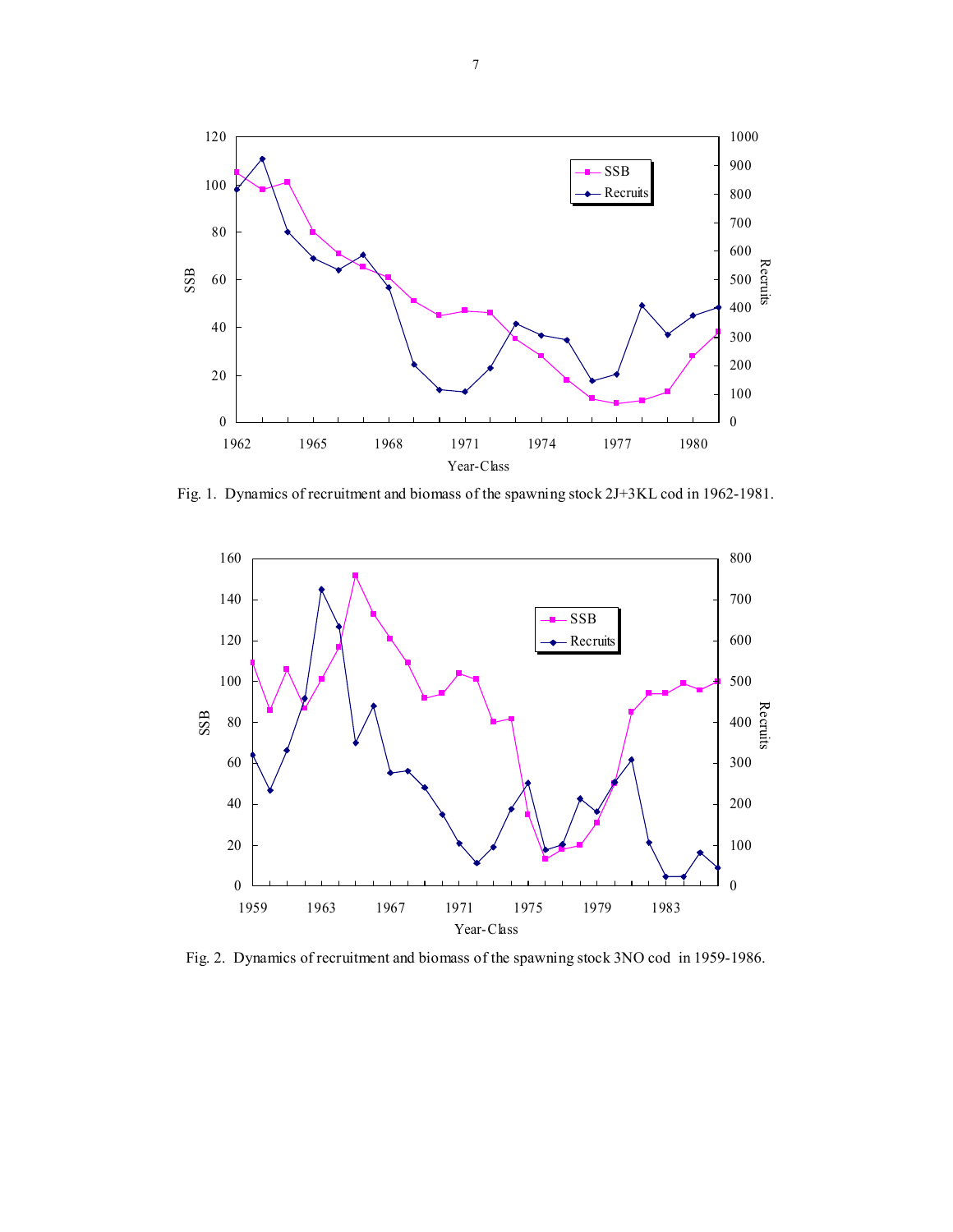

Fig. 3. Dynamics of recruitment and biomass of the spawning stock 3Ps cod in 1959-1981.



Fig. 4. Dynamics of recruitment and biomass of the spawning stock 4VWX silver hake in 1979-1985.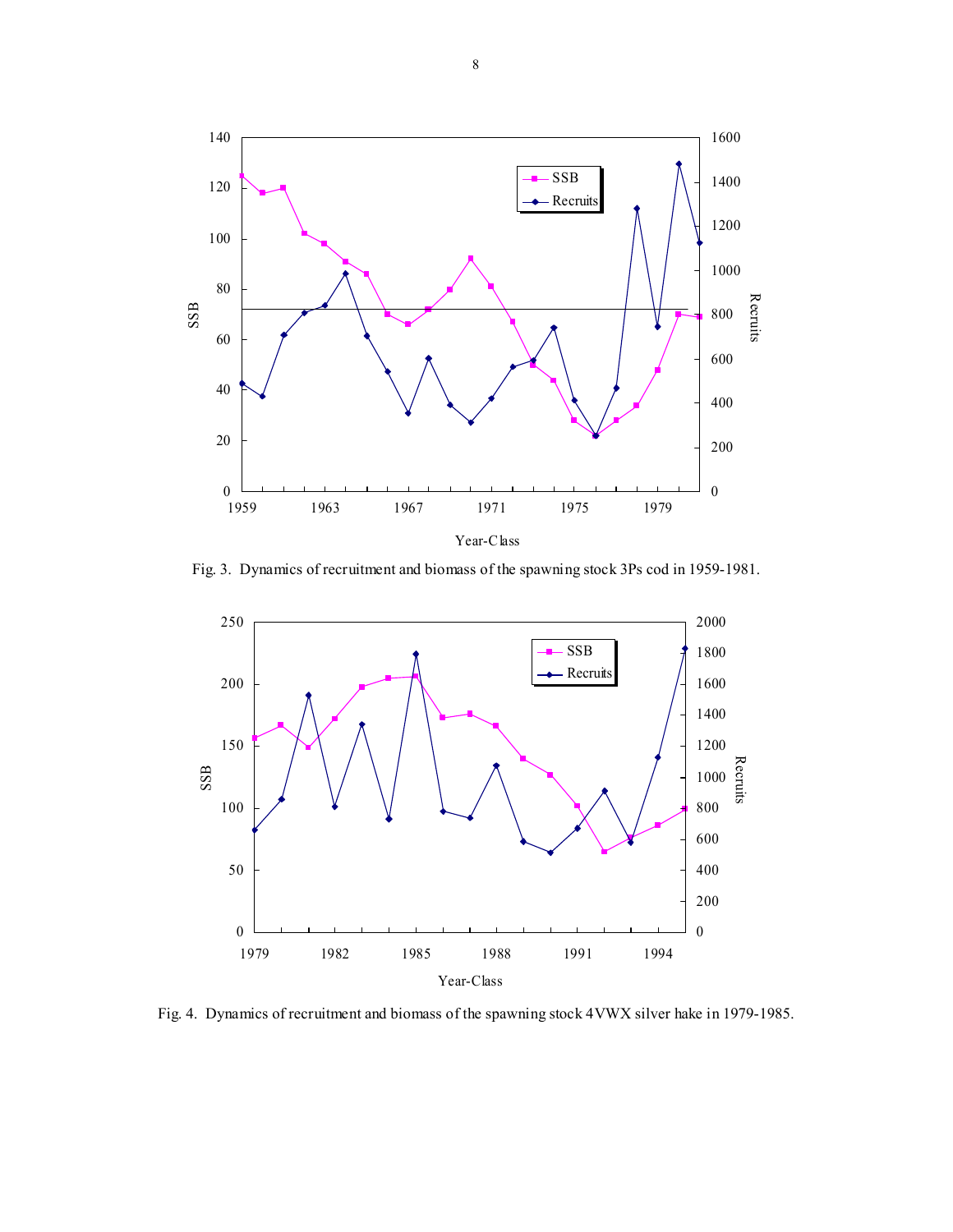

Fig. 5. Dynamics of recruitment and biomass of the spawning stock 5Ze silver hake in 1955-1972.



Fig. 6. Dynamics of recruitment and biomass of the spawning stock 5Zw+6 silver hake in 1955-1972.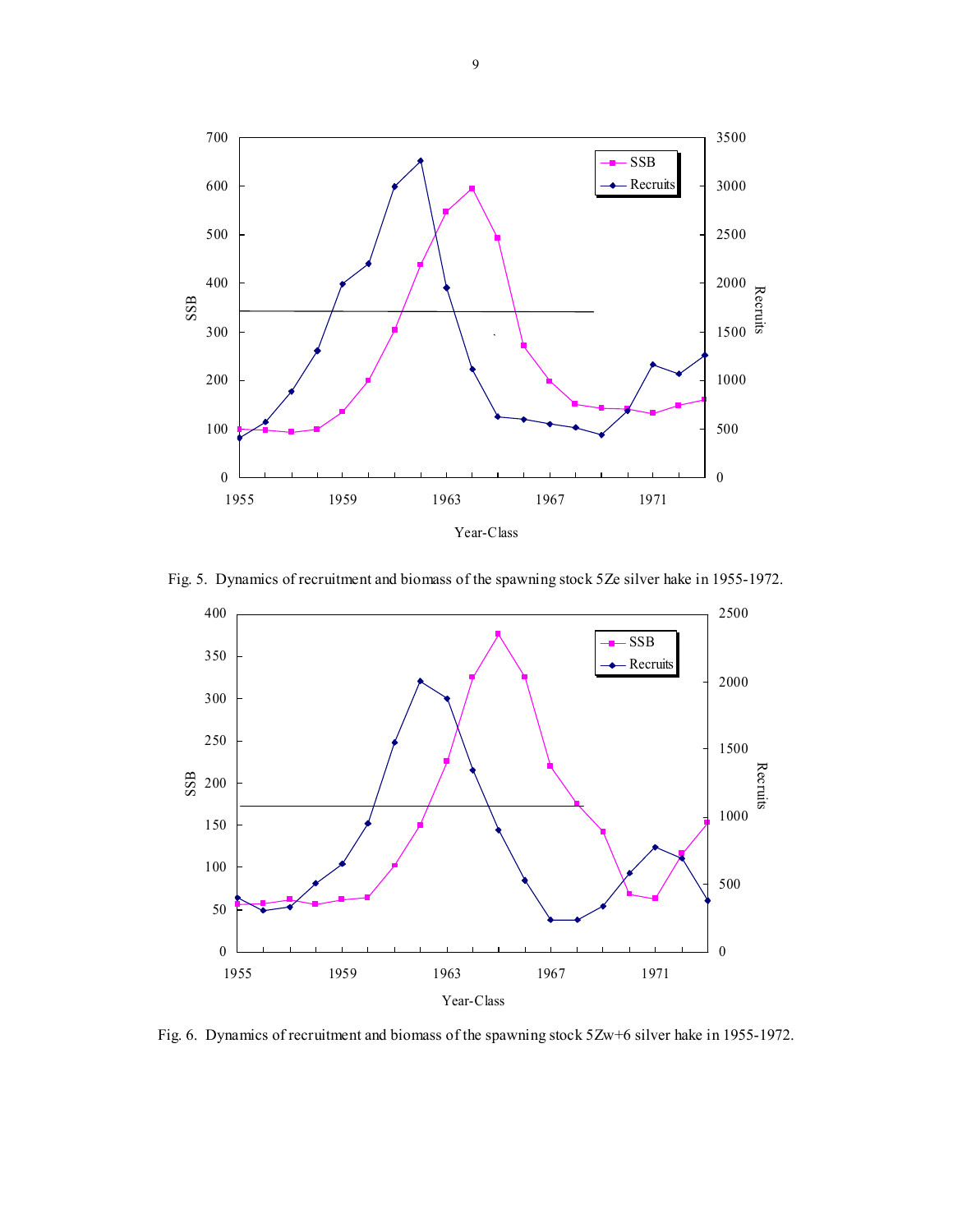

Fig. 7. Dynamics of recruitment and biomass of the spawning stock 5Ze red hake in 1955-1972.



Fig. 8. Dynamics of recruitment and biomass of the spawning stock 5Zw+6 red hake in 1968-1974.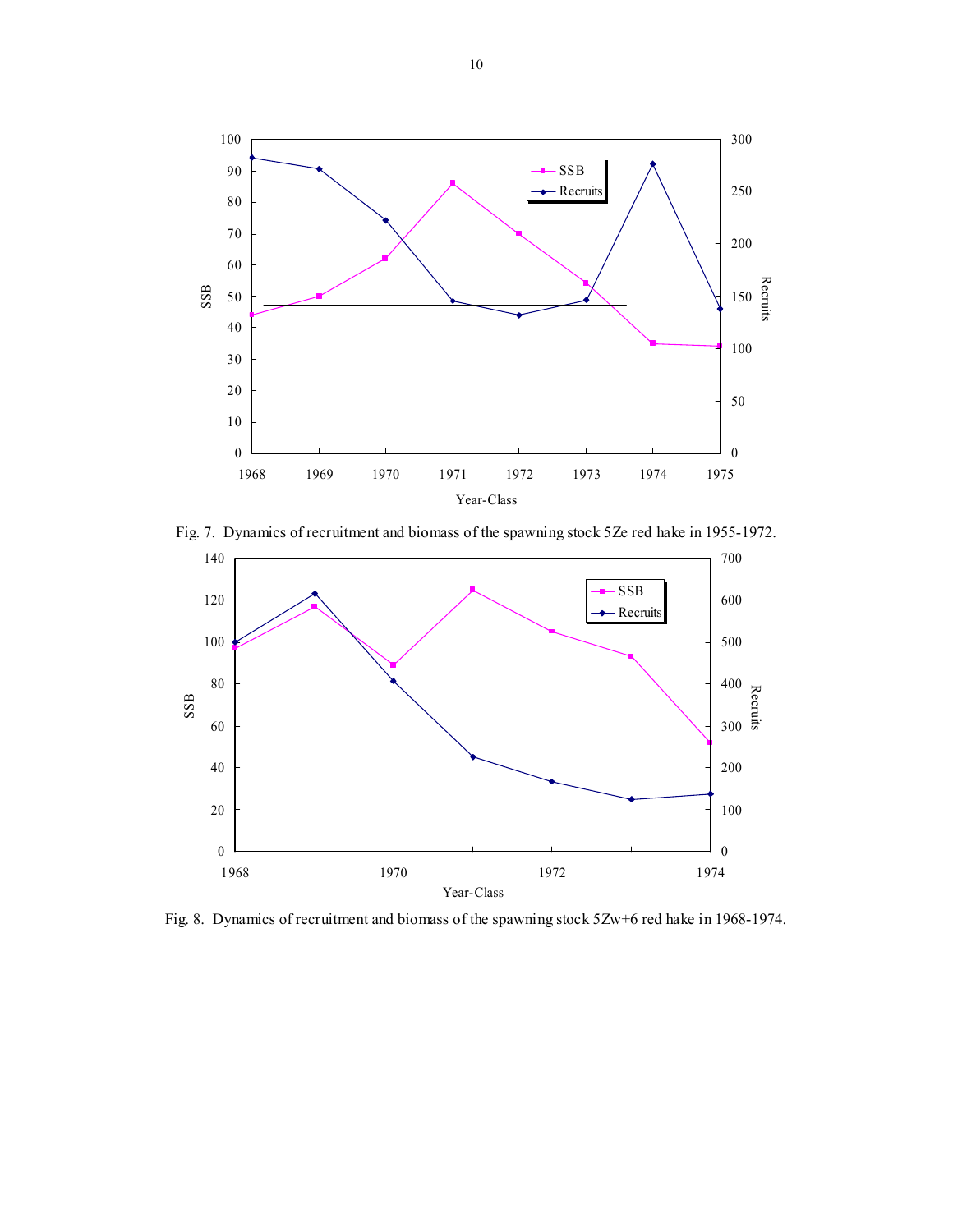

Fig. 9. Dynamics of recruitment and biomass of the spawning stock 2+3 Greenland halibut in 1975-1997.



Fig. 10. Dynamics of recruitment and biomass of the spawning stock 3LNO yellowtail flounder in 1968-1980.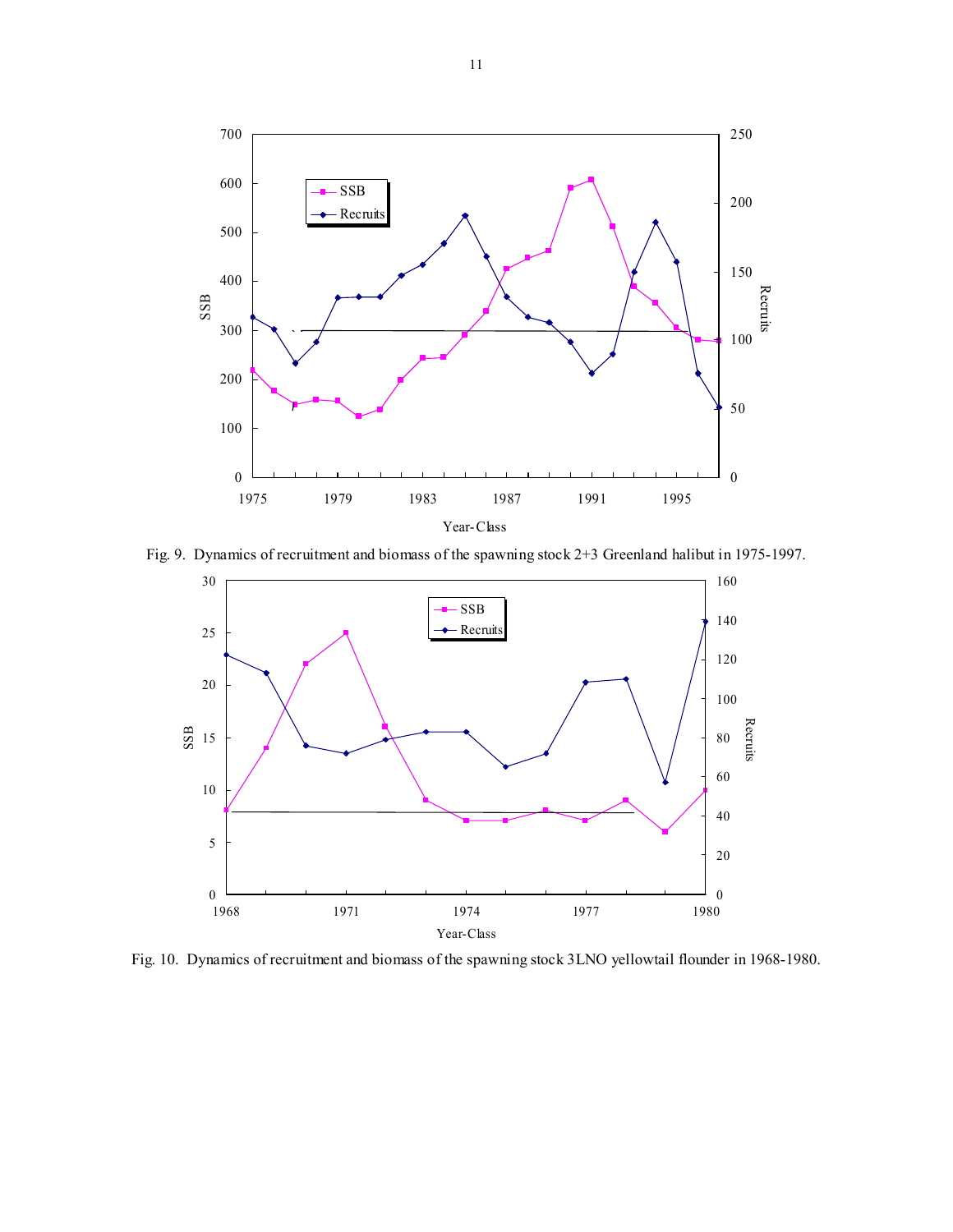

Fig. 11. Dynamics of recruitment and biomass of the spawning stock 3LNO American plaice in 1960-1977.



Fig. 12. Dynamics of recruitment and biomass of the spawning stock 3M beaked redfish in 1989-1998.